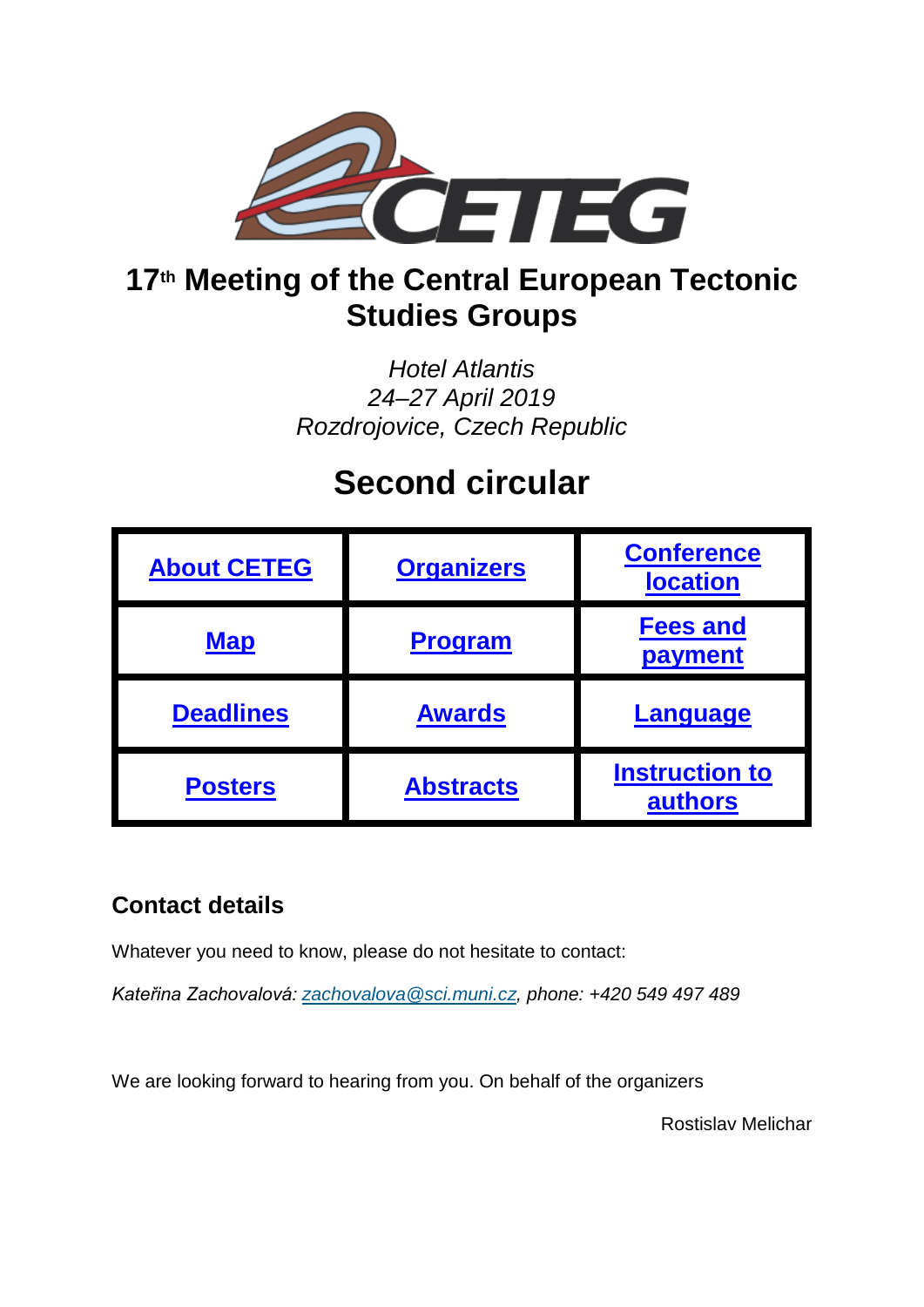### **About CETEG**

The mission of the *Central European Tectonic Groups* (CETEG) is to strengthen the professional communication and the coordination of activities of formal groups and individuals from the Central European countries interested in broadly scoped tectonics and geodynamics of the Earth crust. According to the assumed convention, scientific gatherings of CETEG are to be held annually in geologically attractive regions, each year in a different member country.

The *Central European Tectonic Group* is an open scientific association bringing together the geoscientists with interest in geodynamic processes of the Earth crust in a broad measure.

The already well-established topics of the annual meetings are related to the structural evolution of the orogenic belts, basin evolution, the relationship of magmatism and tectonics and other subjects, studied by the methods of structural geology, petrology, geochemistry, sedimentology and geophysics.

#### <span id="page-1-0"></span>**Organizers**

#### **The meeting is organized by**

Department of Geological Sciences, Masaryk University in cooperation with the Czech Geological Survey, IPE MU Brno, UK Praha

#### **Organizing team**

Rostislav Melichar, Pavel Hanžl, Kateřina Zachovalová, Kristýna Hrdličková, Ondrej Lexa, Petr Špaček, František Bárta, Marko Skoršepa, Alice Zavřelová & Jiří Nečas

### <span id="page-1-1"></span>**Conference location**

All activities related to the conference, including accommodation, scientific sessions and the gala dinner, will take place at the ["Hotel Atlantis"](https://www.hotel-atlantis.cz/) in Rozdrojovice village near Brno (N49.248°; E16.519°).

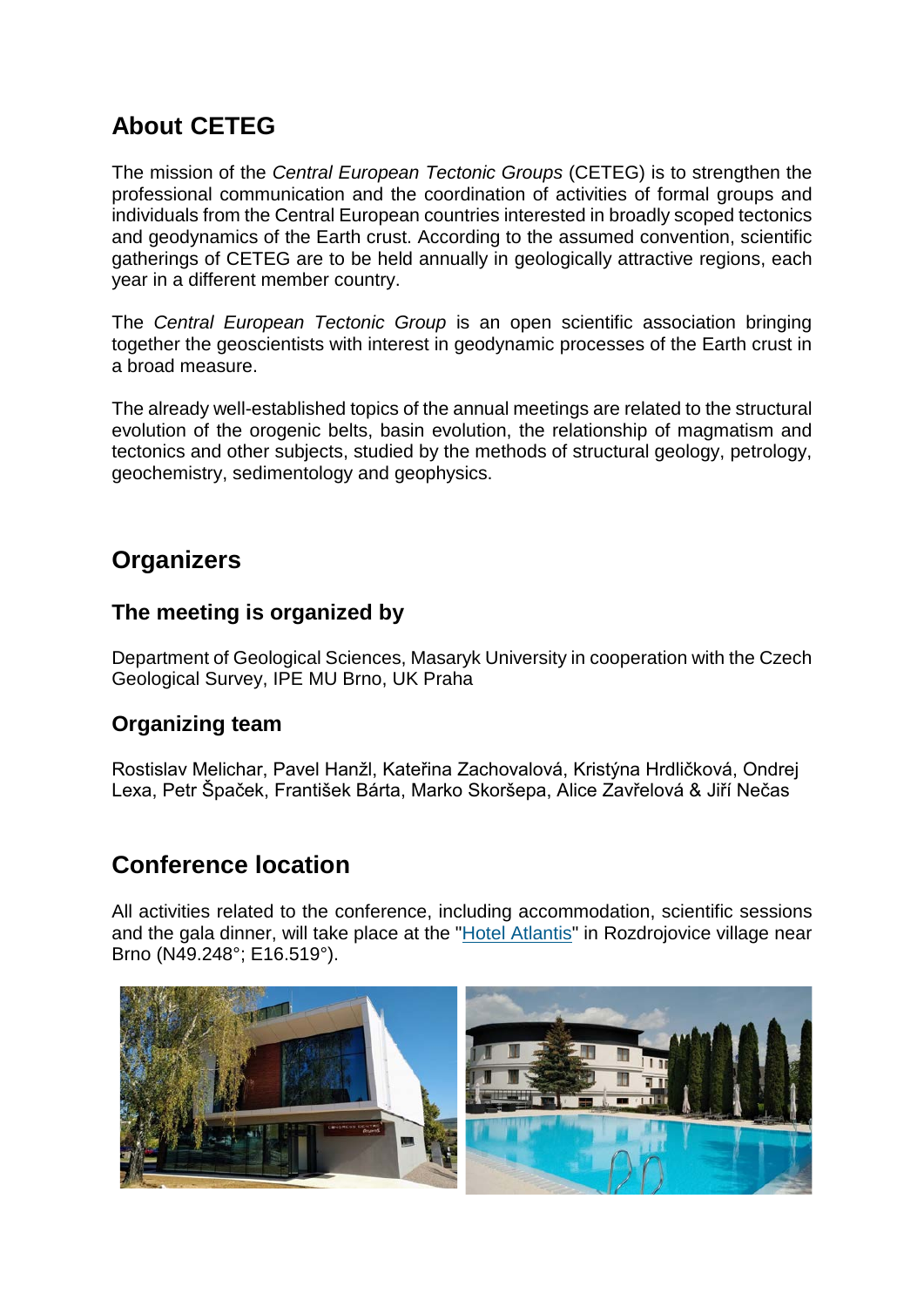The hotel is situated halfway between villages Kníničky and Rozdrojovice, app. 9 km NW from the Brno-centre and easily accessible by public transport from Brno-Bystrc. The hotel is situated in the picturesque landscape of the Brno water reservoir, development of which has been formed by geological processes from the Neoproterozoic by Cadomian and Variscan orogenesis and young Alpine reactivation.

<span id="page-2-0"></span>

### <span id="page-2-1"></span>**Program**

April, 24<sup>th</sup>: Pre-conference field trip will be focused on the Brunovistulian foreland of the Variscan orogeny, its formation during the Neoproterozoic and its reactivation during the Palaeozoic. The field trip will culminate by a "steam-boat" cruise along Brno Lake with a few geological localities and welcome drink.



April, 25<sup>th</sup> and 26<sup>th</sup>: Scientific sessions, oral and poster presentations (keynote lecture about durbachite petrology by Vojtěch Janoušek)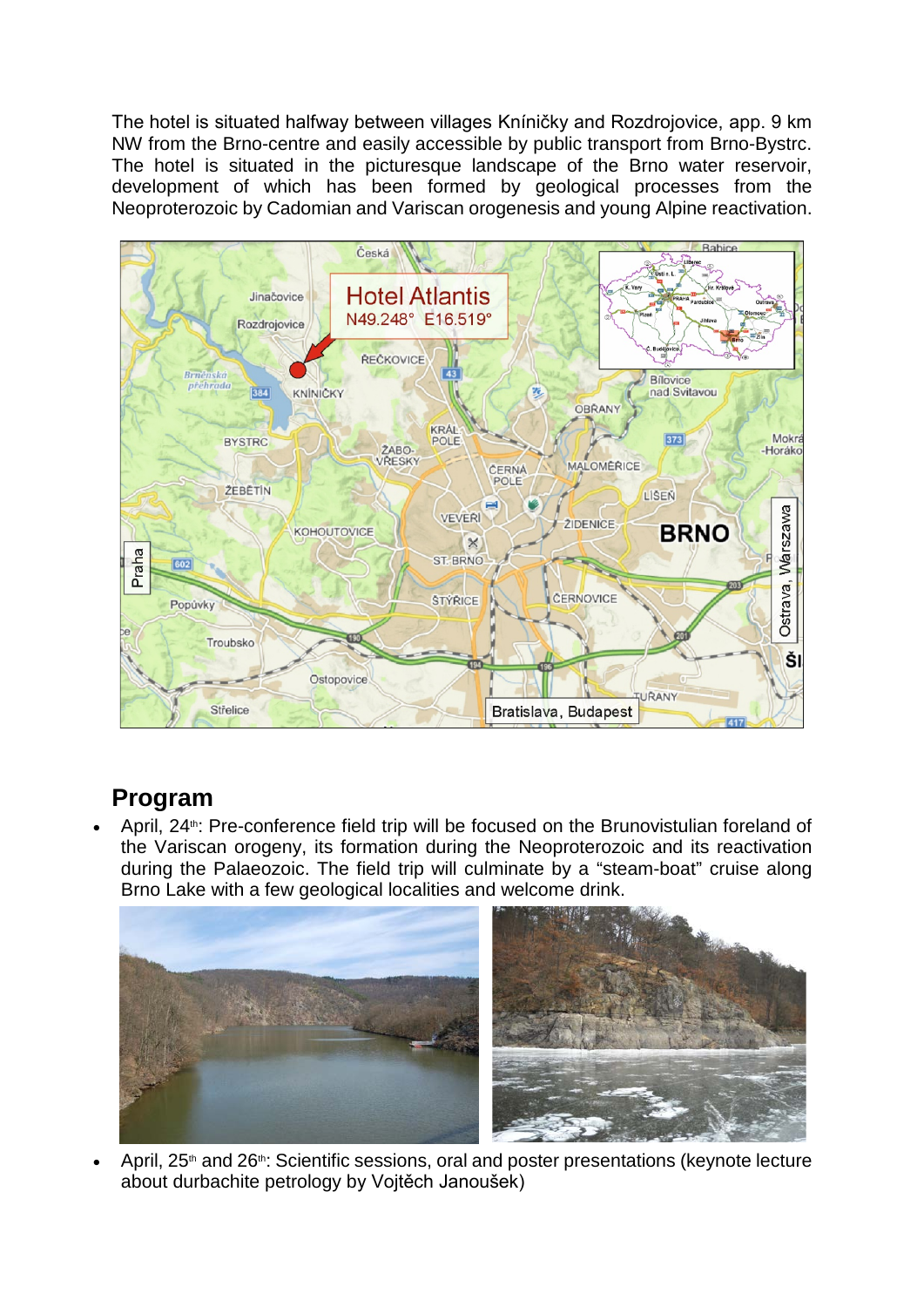- April,  $26$ <sup>th</sup>: The gala dinner and awards ceremony
- April, 27<sup>th</sup>: Post-conference field trip will provide (brief) introduction of allochthonous units in the Eastern margin of Bohemian Massif. Special attention will be paid to the Třebíč Pluton and its position within the Moldanubicum



### <span id="page-3-0"></span>**Fees and payment**

#### **Registration fee**

| <b>Professionals</b> | 180 € | 4700 CZK |
|----------------------|-------|----------|
| ⊦Students or retired | 120 € | 3200 CZK |

The registration fee will cover all meals during the conference (including conference gala dinner), rental of conference rooms and equipment, coffee breaks and the abstract volume together with the field guide.

Registration fee will not cover the accommodation costs and excursions (see below).

#### **Excursion fee**

| <b>Pre-conference</b>        | <b>1100 CZK</b> |
|------------------------------|-----------------|
| <sup>⊦</sup> Post-conference | 800 CZK         |

The excursion fee will cover bus rental and those of meal pack/excursion meal for each participant. During the pre-conference excursion, it will also pay the boat cruise.

The accommodation for the conference participants is reserved in "Atlantis" hotel. The price is 1400 CZK (~55  $\epsilon$ ) per night for double room and 1250 CZK (~45  $\epsilon$ ) per night for single room. Room reservation will be possible at registration form. Payment in hotel only by card of ash (invoice payment for request). Please also note that the hotel accommodation is not included in the registration fee.

<span id="page-3-1"></span>Registration form is under construction. We will inform you immediately after its launching. Sorry for delay  $\odot$ .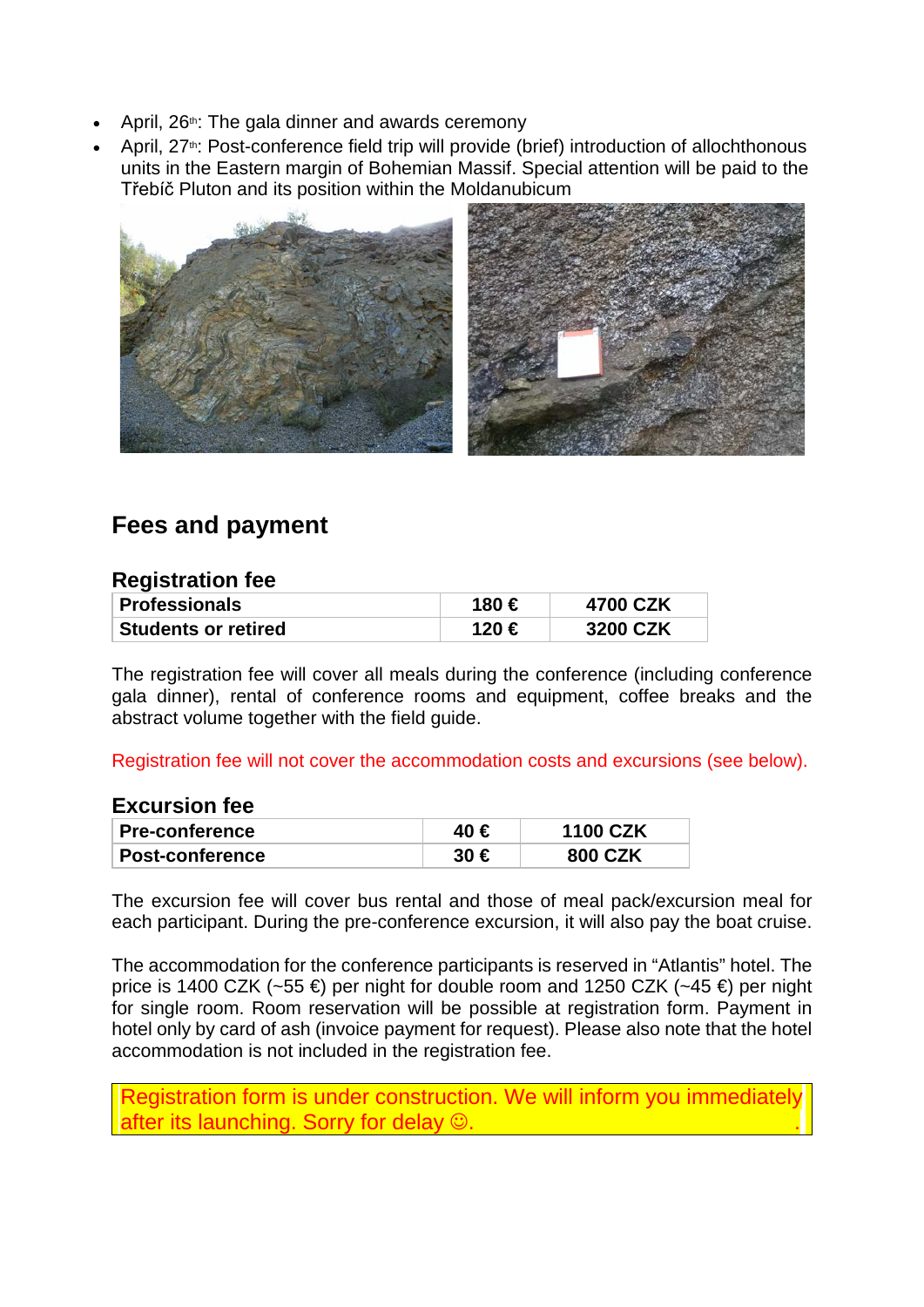### **Deadlines**

**Registration form including abstract submission will be open in February and**  will have to be submitted until Sunday, 17<sup>th</sup> of February 2019.

#### **Payment deadline is 28th of February 2019**

Price paid after payment deadline:  $200 \in (professionals)$ 135 € (students)

#### <span id="page-4-0"></span>**Awards**

Awards of the CETEG community promote the active participation of outstanding students and young scientists at the CETEG annual meetings.

#### **Best student presentation prize**

The prizes for the best student poster and best oral presentation of a young scientist will be awarded during the conference dinner.

#### **Radek Melka prize**

The prize has been established by friends of Mr. Radek Melka to remember this outstanding young Czech scientist in structural geology who passed away at the age of 30 in 1994. From 2015, the Radek Melka Prize is awarded every second year to the best paper by an author from the Czech Republic, Slovakia, Poland, or Hungary of age up to 35 years in the year of publication. Therefore, it will be awarded at CETEG 2019. **Please send your papers for the competition as pdf to [zdenek.venera@geology.cz,](mailto:zdenek.venera@geology.cz) and cc: to [lexa@natur.cuni.cz](mailto:lexa@natur.cuni.cz) before 15th April 2019.**

Referees will be nominated by the Board of the Czech Tectonic Studies Group and the Institute of Geological Sciences of the Polish Academy of Science to select the best paper considering its significance of scientific contribution, originality of approach, and author's share in the published work. The winner will be announced at the 17<sup>th</sup> CETEG Meeting during the conference dinner. Colleagues are asked to distribute this information to young scientists, who can apply for the prize with a published paper, in which the applicant is the first author. The prize is sponsored by the Czech Tectonic Studies Group and Institute of Geological Sciences of the Polish Academy of Science.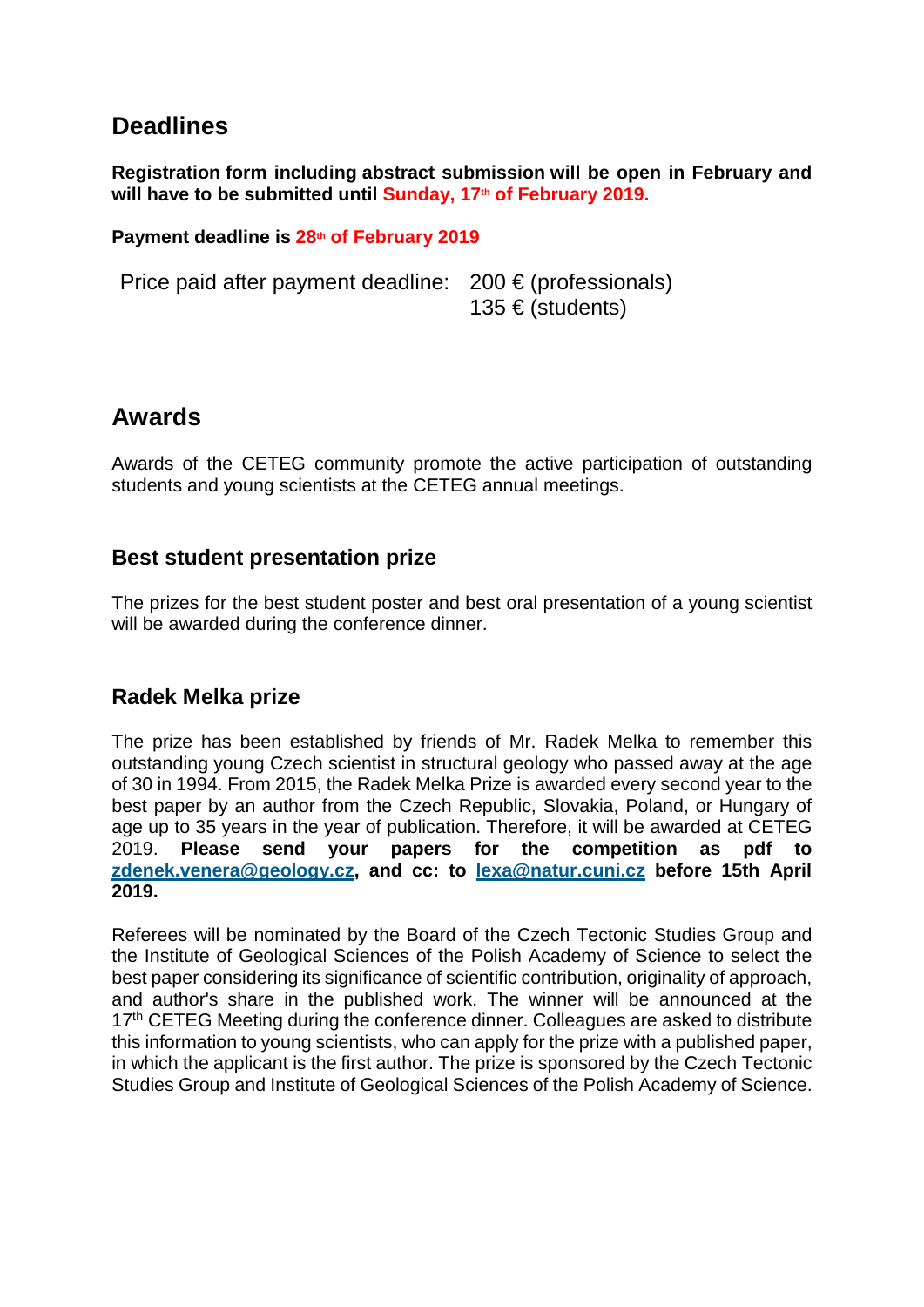### <span id="page-5-0"></span>**Conference language**

English

### <span id="page-5-1"></span>**Posters**

Posters' max. size: width 98 cm × height 198 cm

### <span id="page-5-2"></span>**Publication of abstracts**

The abstracts from the meeting will be published by the Czech Geological Survey as an Abstract Volume together with Field trip guide. Abstracts up to 750 words long will be accepted. Your abstract should be submitted to **[ceteg@sci.muni.cz](mailto:ceteg@sci.muni.cz) or via application form.**

#### <span id="page-5-3"></span>**Instructions for authors**

The length of the abstract should not exceed 750 words, including the title, author's names and affiliations. Text will be published without any language and technical corrections.

Abstract (in English only) should be prepared as a plain text without dividing of words at the end of lines preferably in DOC, DOCX and RTF formats by Times New Roman, font size 12, line spacing 1.5, left-justified, paragraph must end by "enter".

References written in Latin script should be provided in their original form. Cyrillic references should be transliterated into Latin script according to the given international standards (ISO recommendation). References within the text should be cited in the following manner: one author – Hanžl (1998) or (Hanžl 1998); two authors – Hanžl and Melichar (1997) or (Hanžl – Melichar 1997); more than two authors – Melichar et al. (2005) or (Melichar et al. 2005).

Figure ought to be prepared in width 82 or 170 mm. TIFF, EPS, JPEG are acceptable formats, raster pictures must be in resolution 300 dpi (photo); 800 dpi (bitmap).

The abstract should be arranged in the following manner: Title; Author(s); Affiliation(s); Body text; Information about project supporting research (optional); References (optional); Figure and figure caption (max. one).

For the abstract, please use the following file name format: **last\_name\_of\_the\_first\_author\_CETEG2019** (e.g. Novak\_CETEG2019.docx). For figures use: **last\_name\_of\_the\_first\_author\_CETEG2019\_figure** (e.g. Novak CETEG2019 figure.jpg). If you submitting more than one abstract as the first author, please use a number following your name.